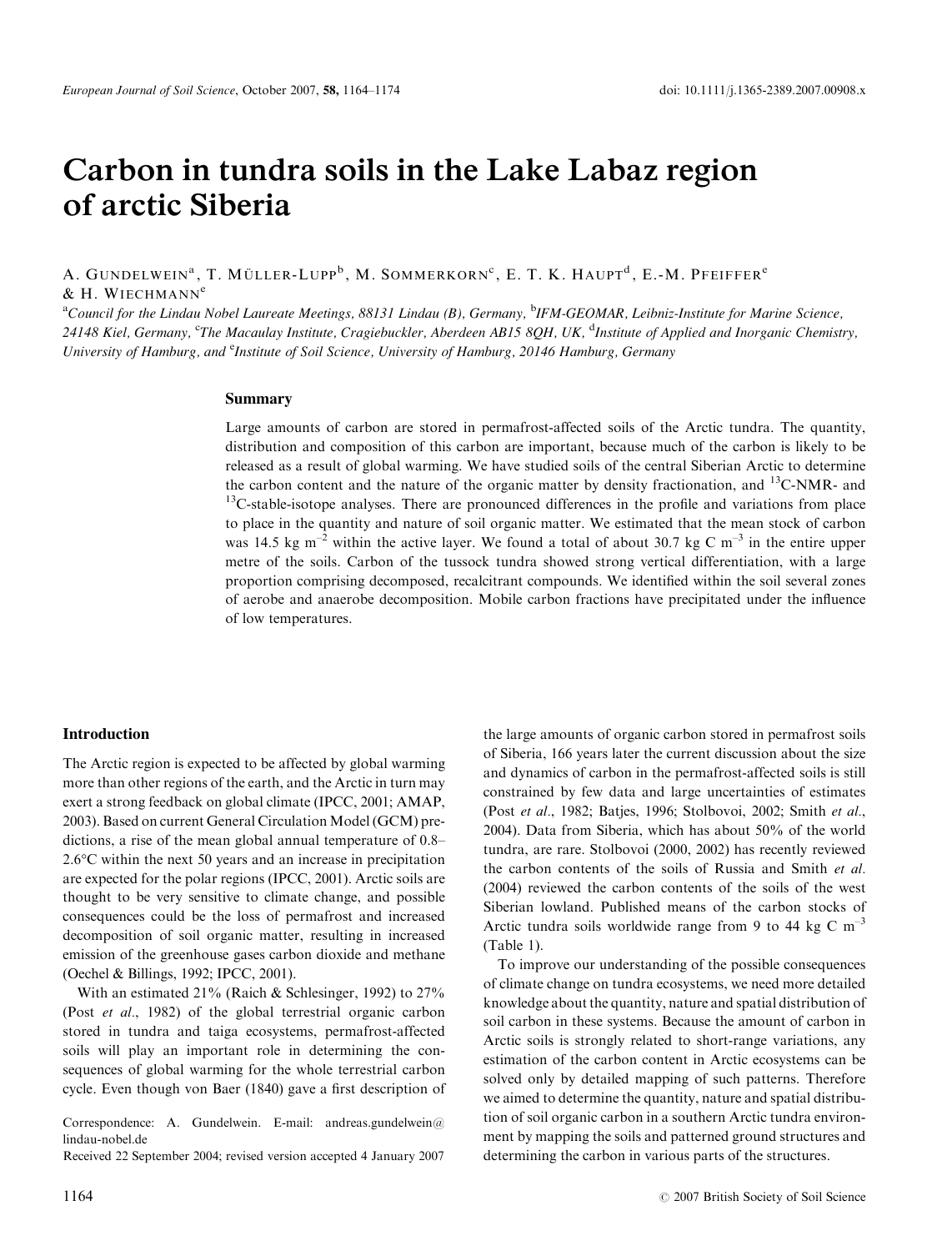| Author(s)                       | Region             | Number of profiles | Carbon<br>/kg C $m^{-2}$ | Depth<br>/m          |
|---------------------------------|--------------------|--------------------|--------------------------|----------------------|
| $< 100$ cm                      |                    |                    |                          |                      |
| Post et al. (1982)              | Worldwide          | 48                 | $11 - 37(21.8)$          | Active layer         |
| Oechel & Billings (1992)        | Alaska             | $ND^a$             | $13 - 29$                | A and O horizon      |
| Biryukova & Orlov (1993)        | Russia             | 2                  | 14.5                     | 0.5                  |
| Tarnocai & Ballard (1994)       | Canadian Arctic    | ND <sup>a</sup>    | 26.2                     | Active layer         |
|                                 | Canadian Subarctic | ND <sup>a</sup>    | 21.7                     |                      |
| Nadelhoffer et al. (1997)       | Alaska             | $ND^a$             | $20 - 25$                | Active layer $(0.4)$ |
| Stolbovoi (2000, 2002)          | Russia             | < 163              | 11.6                     | 0.3                  |
| This study                      | Siberia            | 10                 | 14.5                     | Active layer         |
| $100 \text{ cm}$                |                    |                    |                          |                      |
| Tarnocai & Smith (1992)         | Canada             | 14                 | $4 - 63$                 | 1.0                  |
| Matsuura & Yefremov (1995)      | Russia             |                    | $11 - 20$                | 1.0                  |
| <b>Batjes</b> (1996)            | Worldwide          | 5                  | $15.7 - 125$             | 1.0                  |
| Ping <i>et al.</i> (1997, 2002) | Alaska             | 42                 | $10 - 94$                | 1.0                  |
| Stolbovoi (2000, 2002)          | Russia             | < 163              | 16.6                     | 1.0                  |
| Post (2006)                     | Worldwide          | ND <sup>a</sup>    | 14.2                     | 1.0                  |
| This study                      | Siberia            | 10                 | 30.7                     | 1.0                  |

#### Table 1 Carbon contents in Arctic soils

<sup>a</sup>ND, no declaration.

## Study region

The region we studied is in central Siberia on the Taimyr Peninsula at  $72^{\circ}$ N and  $99^{\circ}$ E, and extended over 8 km<sup>2</sup> at the northern shoreline of Lake Labaz. The climate is continental (Table 2). The vegetation is dominated by dwarf shrubs, sedges, mosses and lichens. The characteristic species are Betula nana, Salix arctica, Cassiope tetragona, Dryas punctata, Vaccinium vitisidea, Eriophorum vaginatum, Polytrichum strictum and Hylocomium splendens, all typical of the boundary zone between the southern Arctic tundra and the Arctic tundra in the north (Walter & Breckle, 1986).

Stolbovoi (2000) summarizes the soil coverage, climatic and vegetation zones in Russia. According to him, a typical southern tundra in Russia has about 71% Dystric and Gelic Gleysols, 10% Terric and Fibric Histosols and 3% Gelic Podzols. In the Labaz region we found 70%, 10% and 3%, respectively, of these three soil types, and so we regard the region as representative of the southern arctic tundra. This tundra type covers 8.6% of the whole Arctic (CAVM, 2003).

## Materials and methods

## Mapping and sampling

We identified landscape units within the region. For points on  $a 50 \times 50$  m grid we characterized the main vegetation units and tundra forms and recorded the dominant plant species. We then identified units of patterned ground and mapped them, a total of 74 soil profiles (six to 10 for each unit) described according to the US Soil Taxonomy (Soil Survey Staff, 1999). The steep shore of Lake Labaz, with gradients up to 30° and covering about 6% of the study area, is characterized by a wide variety of different substrates, disturbed soils and strong thermokarst erosion. This shore area was not considered for the estimation of the carbon storage of the study area. The carbon content of the soil depends on the microrelief, and so we described the two extreme positions of the microrelief within the unit (named the a- and b-position of a profile, see Figure 1) and considered the spatial extent of the parts of the structures (see below). Both disturbed and undisturbed soil samples were taken from each horizon for determination of properties in the laboratory. The information gained was used to construct a map of the soil and patterned ground of the region. Then, we selected one reference profile based on the similarity of profiles within a landscape unit and determined the

Table 2 Physical environment of the Lake Labaz region (72°N, 99°E)

| Botanical zone                               | Southern tundra (typical tundra)                                                   |
|----------------------------------------------|------------------------------------------------------------------------------------|
| Mean annual air temperature/ $\rm ^{\circ}C$ | $-13.4^{\rm a}$                                                                    |
| Mean July air temperature/ $\rm ^{\circ}C$   | $+12.3^{\rm a}$                                                                    |
| Frost free period/days year <sup>-1</sup>    | 73 <sup>a</sup>                                                                    |
| Mean annual precipitation/mm                 | 237 <sup>a</sup>                                                                   |
| Mean thickness of active layer/m             | $0.20 - 0.50$                                                                      |
| Relief                                       | Moderately hilly landscape<br>with maximum altitude<br>up to 150 m above sea level |
| Parent material                              | Quaternary, loamy-sandy<br>lake sediments                                          |
| Permafrost thickness/m                       | 400                                                                                |

<sup>a</sup>Climatic data for the Labaz Lake region from the Chatanga (Siberia) meteorological station (73°N, 102°E).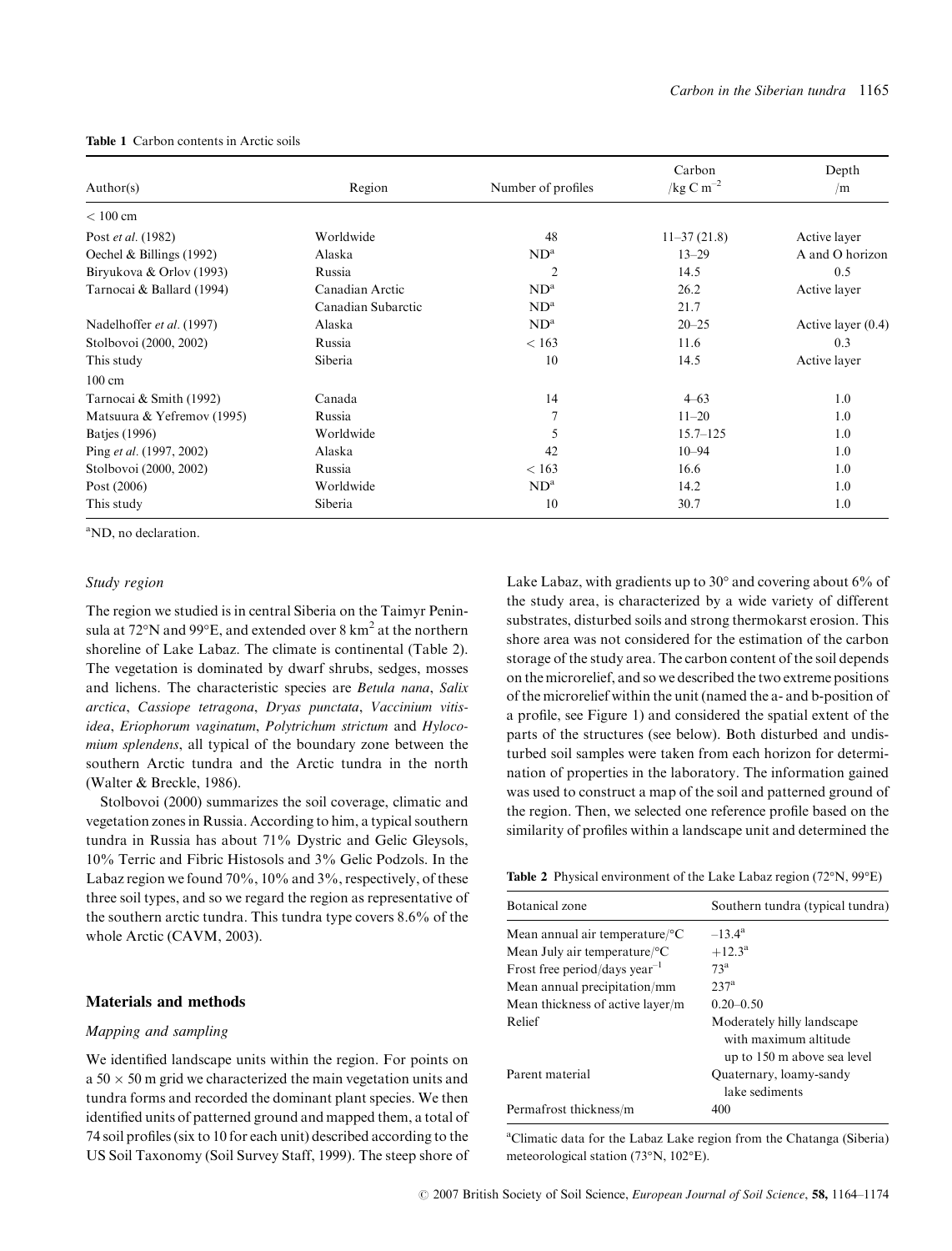

Figure 1 Ruptic Histoturbel of the tussock tundra (Profile 2). The vertical lines named 2a and 2b mark the position of the two different subprofiles in the extreme positions of the microrelief (2a at the Tussock summit, 2b at the Intertussock depression).

carbon content of it. Vegetation analysis for the tussock tundra was done on a 1-m<sup>2</sup> plot. Percentage cover for individual plant species was assessed on a  $10 \times 10$  cm grid, i.e. at 100 points, of 1 m<sup>2</sup> . Samples were taken from the dominant species, air dried and analysed for the carbon contents as for the soil samples.

# Carbon quantification

We determined bulk density by taking five replicates of undisturbed soil from each horizon in  $100 \text{-cm}^3$  cylinders. The soil was dried at 105°C to constant weight. The bulk densities of the permanently frozen soil horizons were extrapolated from the bulk density of the layers above, partly corrected to smaller values from the volumetric extent of ice lenses.

Total organic carbon of oven-dried soil samples  $(< 2$  mm), milled to  $< 63 \mu m$ , was determined with a CHN-Analyser (HERAEUS, Frankfurt-am-Main, Germany). In a few exceptional cases the carbon content of frozen layers was estimated in the field by colour. These data are marked in the Tables. The amount of soil organic C per square metre was determined based on the C contents of the individual horizons:

$$
I = \frac{1}{100} \sum_{i=1}^{n} C_i L_i D_i,
$$
 (1)

where  $I$  is the C content of a soil with  $i$  horizons up to 1 m depth respective up to the top of the permafrost in kg m<sup>-2</sup>,  $C_i$ is the C concentration in g  $kg^{-1}$  soil (< 2 mm),  $L_i$  is the thickness of the layer in cm, and  $D_i$  is the bulk density in g cm<sup>-3</sup>. We calculated the mean carbon content of  $1 \text{ m}^2$  of a soil type to either the top of the permafrost at maximum thaw (active layer) or to 1 m. For the calculation the different spatial extents of the ground patterns were considered (e.g. for the tussock tundra: tussocks represented 45% of the area, intertussocks represented 55% of the area; see Table 3).

These results of the single soil types were scaled up to the spatial extent of the various soil units within the region. For a better comparison with existing data, the carbon contents were (Table 4).

expressed in two ways: (a) in mass of carbon per square metre surface area and to permafrost level at maximum thaw (18 August, 1995) and (b) in mass of carbon per cubic metre of soil

# The nature of the organic matter

The soil organic matter was fractionated into four fractions by density. We used the method of Beudert (1988), only modified by sodium-polytungstate instead of tri-chloro-bromomethane. The fractions represent undecomposed plant material (density < 1.6 g cm<sup>-3</sup>), decomposed, humified organic matter (1.6–2.0 g cm<sup>-3</sup>), organo-mineral complexes  $(2.0-2.4 \text{ g cm}^{-3})$  and almost exclusively mineral soil ( $> 2.4$  g cm<sup>-3</sup>). For this fractionation, 10 g of air-dry soil samples were added to the  $1.6 \text{ g cm}^{-3}$  sodiumpolytungstate solution and sonicated for 1 minute (at 50 J  $s^{-1}$ ), followed by 20 minutes of centrifuging  $(2000 g)$ . This procedure was repeated for every density step.

The fractionation into humic and fulvic acids separated two dominant components of the medium-weight density fraction of the organic matter  $(1.6-2.0 \text{ g cm}^{-3})$  and was conducted as defined by Ping et al. (1995), using XAD-resins (Rohm & Haas, Philadelphia, PA, USA). From each horizon of the selected soil profile, two 50-g portions of air-dry soil  $(< 2$  mm) were taken, and the NaOH-soluble part of the organic matter extracted five times with 0.1 M NaOH for 2 hours on a rotary shaker and separated by centrifuge (20 minutes 2000  $g$ ). The solution was filtered on a  $0.45$ - $\mu$ m aperture polyethersulfone filter (SUPOR 450, Gelman Science, Ann Arbor, MI, USA) under  $N_2$ . The filtrate was fractionated into humic acids (HA) and fulvic acids (FA) by precipitation of HA from the solution at pH 1 with 1 M HCl. The precipitated HAs were separated by centrifugation (20 minutes 2000  $g$ ) and re-dissolved with 0.1 M NaOH. Also, the FA-solution was titrated with 0.1 M NaOH to pH 2–3. Finally, we purified the solution of the HAs and the FAs by passing them through two columns (3 litre) with XAD-8- and XAD-4-resins (XAD-8: poly methyl-methacrylate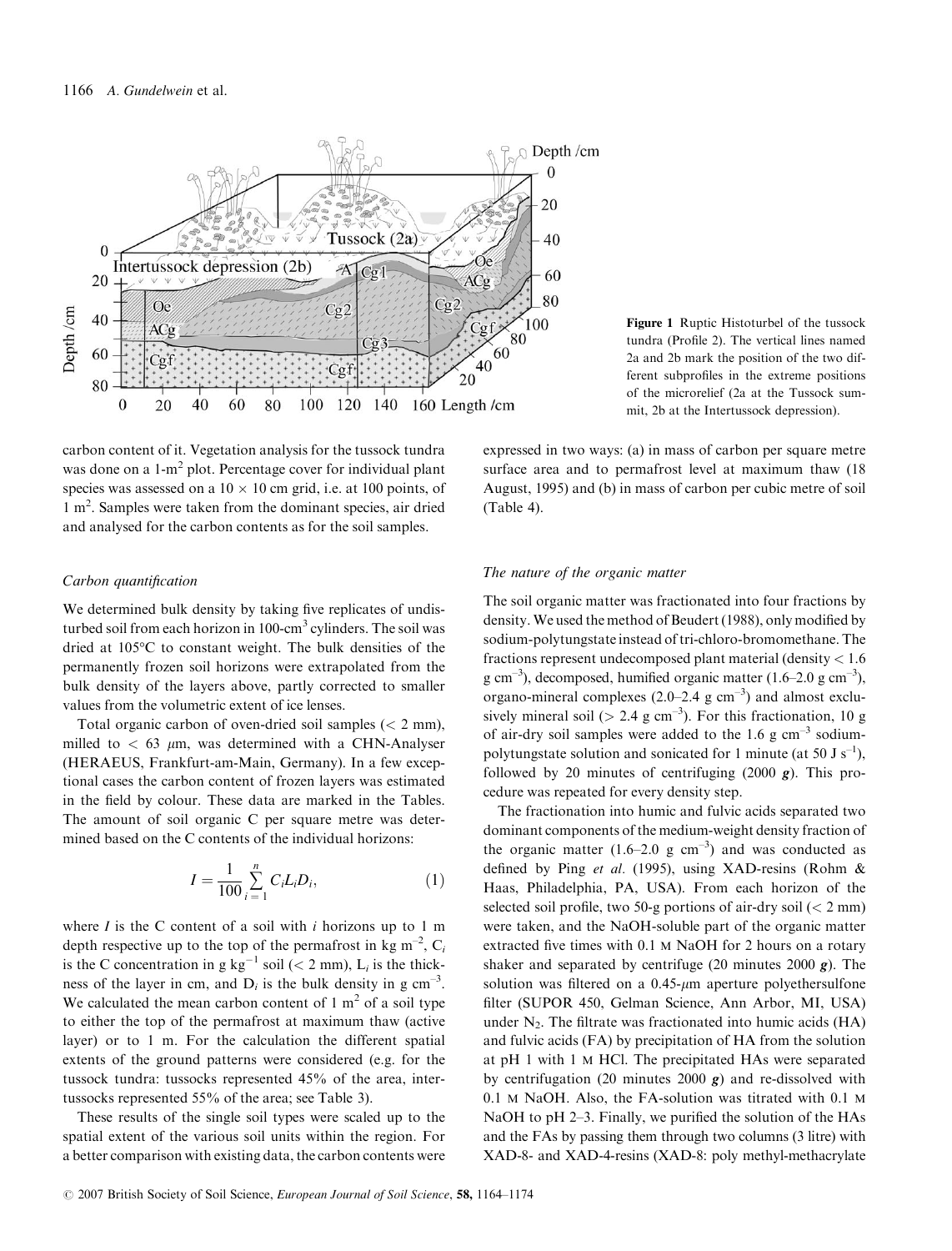|                          | Microrelief and coverage      |                           | Thickness                | ${\bf C}$                         | $\rm BD^a$                        | Soil                              | ${\bf C}$             |
|--------------------------|-------------------------------|---------------------------|--------------------------|-----------------------------------|-----------------------------------|-----------------------------------|-----------------------|
| Soil type                | $/ \sqrt[0]{\hskip -1.0pt 0}$ | Horizon                   | /cm                      | /9/0                              | /g $\rm cm^{-3}$                  | /kg $\mathrm{m}^{-2}$             | /kg $\mathrm{m}^{-2}$ |
| Ruptic-Histic Aquiturbel | Hummock (Profile 1a) 88%      | $\boldsymbol{\mathsf{A}}$ | $\mathbf{1}$             | 10.3                              | 0.9                               | $\overline{9}$                    | $0.9\,$               |
|                          |                               | $\rm{Cg}$                 | 9                        | 1.5                               | 1.3                               | 117                               | 1.8                   |
|                          |                               | Cg                        | $40\,$                   | 1.3                               | 1.3                               | 520                               | 6.8                   |
|                          |                               | Cg                        | 5                        | 1.9                               | 1.3                               | 65                                | 1.2                   |
|                          |                               | Sum act. layer            | $\overline{\phantom{0}}$ | $\overline{\phantom{0}}$          | $\overline{\phantom{0}}$          | $\equiv$                          | 10.7                  |
|                          |                               | Cgf                       | 45                       | 1.4 <sup>b</sup>                  | $1.2^b$                           | 540                               | 7.6                   |
|                          |                               | Sum/m <sup>3</sup>        | $\overline{\phantom{0}}$ | $\hspace{1.0cm} - \hspace{1.0cm}$ |                                   | $\overline{\phantom{0}}$          | 18.3                  |
|                          | Interhummock (Profile 1b) 12% | <b>Oe</b>                 | 10                       | 45.8                              | $0.3 - 0.6$                       | $30 - 60$                         | $13.7 - 27.5$         |
|                          |                               | Sum act. layer            | $\overline{\phantom{0}}$ | $\overline{\phantom{0}}$          | $\overline{\phantom{0}}$          | $\overline{\phantom{0}}$          | $13.7 - 27$           |
|                          |                               | Oef                       | 10                       | 22.2                              | $0.4^{\rm b}$                     | 40                                | 8.9                   |
|                          |                               | Cgf                       | 80                       | 1.3 <sup>b</sup>                  | $1.2^b$                           | 1040                              | 13.5                  |
|                          |                               | Sum/m <sup>3</sup>        |                          | $\overline{\phantom{a}}$          | $\hspace{1.0cm} - \hspace{1.0cm}$ | $\qquad \qquad -$                 | $36.1 - 49.9$         |
|                          |                               | Mean                      |                          |                                   |                                   |                                   | $20.4 - 22.1$         |
| Ruptic Histoturbel       | Tussock (Profile 2a) 45%      | A                         | 5                        | 4.8                               | 0.6                               | 30                                | 1.4                   |
|                          |                               | Cg1                       | $\mathfrak{Z}$           | 2.3                               | 1.2                               | 36                                | $\rm 0.8$             |
|                          |                               | Cg2                       | 12                       | 2.1                               | 1.4                               | 168                               | 3.5                   |
|                          |                               | Cg2                       | 14                       | 2.4                               | 1.4                               | 196                               | 4.7                   |
|                          |                               | Cg3                       | 6                        | 4.0                               | $1.2\,$                           | 72                                | 2.9                   |
|                          |                               | Sum act. layer            | $\overline{\phantom{0}}$ | $\overline{\phantom{0}}$          | $\overline{\phantom{a}}$          | $\overline{\phantom{0}}$          | 13.3                  |
|                          |                               | Cgf                       | 60                       | $2.4^{\rm b}$                     | $1.2^b$                           | 720                               | 17.3                  |
|                          |                               | Sum/m <sup>3</sup>        | $\overline{\phantom{0}}$ | $\overline{\phantom{0}}$          |                                   | $\overline{a}$                    | 30.6                  |
|                          | Intertussock (Profile 2b) 55% | <b>Oe</b>                 | 17                       | 33.6                              | $0.2 - 0.5$                       | $34 - 85$                         | $11.4 - 28.6$         |
|                          |                               | Acg                       | 10                       | 3.8                               | 1.3                               | 130                               | 4.9                   |
|                          |                               | Sum act. layer            | $\overline{\phantom{0}}$ | $\overline{\phantom{0}}$          | $\qquad \qquad -$                 | $\overline{\phantom{0}}$          | $16.4 - 33.5$         |
|                          |                               | Cgf                       | 73                       | 2.0 <sup>b</sup>                  | $1.2^b$                           | 876                               | 17.5                  |
|                          |                               | Sum/m <sup>3</sup>        | $\overline{\phantom{0}}$ | $\overline{\phantom{0}}$          |                                   | $\overline{\phantom{0}}$          | 33.9-51.0             |
|                          |                               | Mean                      |                          |                                   |                                   |                                   | 32.4-41.8             |
| Glacic Histoturbel       | Centre (Profile 3b) 60%       | <b>Oi</b>                 | 6                        | 44.1                              | 0.3                               | 18                                | 7.9                   |
|                          |                               | <b>Oe</b>                 | 14                       | 34.2                              | $0.5\,$                           | 70                                | 23.9                  |
|                          |                               | <b>Bg</b>                 | 16                       | 9.3                               | 1.3                               | 208                               | 19.3                  |
|                          |                               | Sum act. layer            | $\overline{\phantom{0}}$ | $\overline{\phantom{0}}$          | $\overline{\phantom{a}}$          | $\hspace{0.1in} - \hspace{0.1in}$ | 51.1                  |
|                          |                               | Cf                        | 64                       | 10.1                              | $1.2^{\rm b}$                     | 768                               | 77.6                  |
|                          |                               | Sum/m <sup>3</sup>        | $\qquad \qquad -$        | $\overline{\phantom{0}}$          | $\overline{\phantom{a}}$          | $\overline{\phantom{0}}$          | 128.7                 |
|                          | Rim (Profile 3a) 40%          | Oi                        |                          | 46.1                              | 0.13                              | 3.9                               | $1.8\,$               |
|                          |                               |                           | 3                        |                                   |                                   | 24                                |                       |
|                          |                               | Oa                        | $\,$ 8 $\,$              | 38.7                              | 0.3                               |                                   | 9.3                   |
|                          |                               | <b>Oe</b>                 | 9                        | 31.5                              | 0.4                               | 36                                | 11.3                  |
|                          |                               | <b>Bg</b>                 | 9                        | 9.3                               | 1.3                               | 117                               | 10.9                  |
|                          |                               | Sum act. layer            |                          | $\overline{\phantom{0}}$          |                                   | $\overline{a}$                    | 33.3                  |
|                          |                               | Cf                        | 71                       | 10.1                              | $1.2^{b}$                         | 852                               | 85.2                  |
|                          |                               | $\text{Sum/m}^3$          |                          |                                   |                                   |                                   | 118.5                 |
|                          |                               | Mean                      |                          |                                   |                                   |                                   | 124.6                 |
| Spodic Psammoturbel      |                               | $\mathbf{A}\mathbf{E}$    | $10\,$                   | 1.7                               | 1.1                               | 110                               | 1.9                   |
|                          |                               | $\mathbf{B}\mathbf{w}$    | 15                       | $0.6\,$                           | 1.6                               | 240                               | 1.4                   |
|                          |                               | Bwg                       | 35                       | 0.1                               | 1.9                               | 665                               | 0.7                   |
|                          |                               | Cg                        | $20\,$                   | $0.2\,$                           | 1.4                               | 280                               | $0.6\,$               |
|                          |                               | Sum act. layer            | $\qquad \qquad -$        | $\overline{\phantom{0}}$          | $\overline{\phantom{a}}$          | $\overline{\phantom{a}}$          | 4.6                   |
|                          |                               | $Cgf$                     | 20                       | < 0.1                             | $1.4^b$                           | 280                               | 0.3                   |
|                          |                               | Sum/m <sup>3</sup>        | $\overline{\phantom{a}}$ | $\overline{\phantom{0}}$          | $\overline{\phantom{a}}$          | $\overline{\phantom{a}}$          | 4.9                   |
| Typic Aquorthel          |                               | Oi                        | 12                       | 16.8                              | $0.5\,$                           | 60                                | 10.1                  |
|                          |                               | ACg                       | $40\,$                   | 1.8                               | 1.4                               | 560                               | 10.1                  |
|                          |                               | ACg                       | $\overline{2}$           | 3.5                               | 1.4                               | $28\,$                            | $1.0\,$               |
|                          |                               | Sum act. layer            | $\overline{\phantom{a}}$ | $\overline{\phantom{0}}$          | $\hspace{1.0cm} - \hspace{1.0cm}$ | $\overline{\phantom{0}}$          | 21.2                  |
|                          |                               | Cgf                       | 46                       | $2.5\,$                           | 1.3 <sup>b</sup>                  | 598                               | 14.9                  |
|                          |                               | Sum/m <sup>3</sup>        | $\overline{\phantom{a}}$ | $\overline{\phantom{0}}$          | $\qquad \qquad -$                 | $\overline{\phantom{0}}$          | 36.1                  |

Table 3 Organic carbon stocks of selected soils at Lake Labaz area calculated to 1-m depth

<sup>a</sup>BD, bulk density.

b Estimated.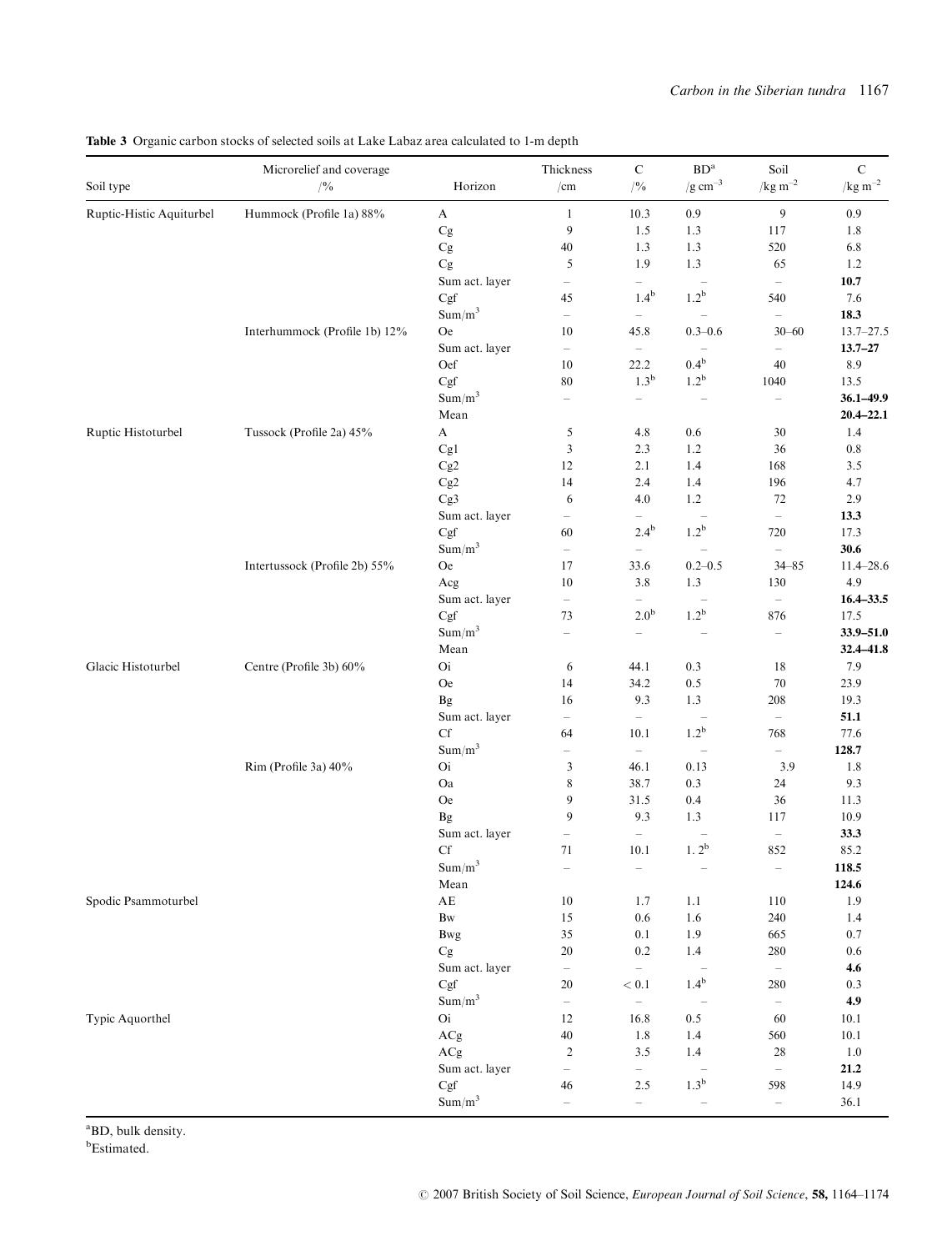| Profile<br>number | Mean C content<br>/kg C m <sup>-2</sup> | Portion of<br>the mapped<br>area<br>/9/0 | Contribution of<br>the soil unit to<br>the mean carbon<br>content<br>/kg C m <sup><math>-2</math></sup> |
|-------------------|-----------------------------------------|------------------------------------------|---------------------------------------------------------------------------------------------------------|
| Active layer      |                                         |                                          |                                                                                                         |
| 1                 | $11.1 - 12.7$                           | 51                                       | $5.6 - 6.5$                                                                                             |
| $\overline{2}$    | $15.0 - 24.4$                           | 14.5                                     | $2.2 - 3.6$                                                                                             |
| 3                 | 44.0                                    | 10.1                                     | 4.4                                                                                                     |
| 4                 | 4.6                                     | 3                                        | 0.1                                                                                                     |
| 5                 | 21.2                                    | 4.7                                      | 1.0                                                                                                     |
| Sum               |                                         |                                          | $13.3 - 15.6$                                                                                           |
| First 100 cm      |                                         |                                          |                                                                                                         |
| 1                 | $20.4 - 22.1$                           | 51                                       | $10.4 - 11.3$                                                                                           |
| $\overline{2}$    | $32.4 - 41.8$                           | 14.5                                     | $4.7 - 6.1$                                                                                             |
| 3                 | 124.6                                   | 10.1                                     | 12.6                                                                                                    |
| $\overline{4}$    | 4.9                                     | 3                                        | 0.1                                                                                                     |
| 5                 | 36.1                                    | 4.7                                      | 1.7                                                                                                     |
| Sum               |                                         |                                          | $29.5 - 31.8$                                                                                           |

Table 4 Mean carbon stock in different soil-units and in the mapped area

and XAD-4: styrene-divinylbenzene) to remove polysaccharides and low-molecular weight acids. The HA and FA residues were freeze-dried.

Additionally, the lignin fraction (Klason-lignin) was determined on some soil samples. We measured the amount of Klason-lignin as defined by Schlichting et al. (1995). This involved stepwise Soxhlet-extraction of two 50-g portions of air-dry soil  $(< 2$  mm) with a 1:1 by volume ethanol-toluene mixture for 24 hours, followed by hot water (100 $^{\circ}$ C) and 20 g l<sup>-1</sup> HCl at 100°C and 720 g  $I^{-1}$  H<sub>2</sub>SO<sub>4</sub> at 20°C and weighing of the dried residue.

# $\delta^{13}$ C-signature

In contrast to decomposition under aerobic conditions, anaerobic decomposition discriminates against the heavy carbon isotope, 13C. When methane is produced, the residual organic matter becomes enriched in  ${}^{13}C$  (Heyer *et al.*, 1976). Therefore, the  $\delta^{13}$ C-signature of organic matter can be used to characterize decomposition processes. For isotope analysis of organic carbon, the sample-C was combusted for 10 minutes at 900°C under an excess of oxygen and converted into  $CO<sub>2</sub>$  in a highvacuum line. The isotopically interfering species of nitrogen oxides,  $NO_x$ , were reduced over copper at 450 $°C$ . The yield of  $CO<sub>2</sub>$  was determined volumetrically and analysed in a FIN-NIGAN MAT 250 isotope-ratio mass spectrometer (Thermo-Finnigan, Austin, TX, USA). The instrument was isotopically calibrated through the ISO-TOP standard (Messer-Griesheim, Frankfurt-am-Main), which is depleted against the PDB Standard (–20 $\%$  PDB). The isotope composition is given as  $\delta^{13}$ C with respect to PDB notation:

$$
\delta^{13}C\left[\%_{\text{o}}\right] = \left[\left(\frac{^{13}C}{^{12}C_{\text{sample}}} - \frac{^{13}C}{^{12}C_{\text{PDB}}}\right) / \frac{13C}{^{13}C^{12}C_{\text{PDB}}}\right] \times 1000. \tag{2}
$$

# CPMAS 13C-NMR-spectroscopy

Fractions of HA and air-dried milled plant material were analysed by 13C-CPMAS spectroscopy. The samples contained between 0.6 and 1.6 g C  $kg^{-1}$ , which gives CPMAS <sup>13</sup>C-NMR spectra with adequate signal-to-noise (S/N) ratios. The CPMAS 13C-NMR spectra were obtained on a Bruker MSL300 spectrometer (Bruker BioSpin GmbH, Rheinstetten), operated at 75.47 MHz, with Hartmann Hahn match with 90° pulses of 4.5 ms, contact times of 1 ms, and a 4-s recycle delay. Samples were examined in 4-mm rotors with spinning rates of about 5000 Hz. The spectra were usually obtained from overnight runs, and a standard line broadening of 50 Hz was applied. The chemical shift was given relative to tetramethyl silane (0 p.p.m.) and was standardized to the CO signal of solid glycine at 176.09 p.p.m. The spectra yielded a very broad, underlying signal shape over the whole chemical shift range, and so integration was omitted and the spectra were compared only by visual inspection of relative peak heights in the different areas (alkyl C,  $-10-45$  p.p.m.; O alkyl C,  $45-110$ p.p.m.; aromatic C, 110–160 p.p.m., carbonyl C, 160–220 p.p.m.). We repeated some spectra to achieve comparable data for substraction studies, but because of the large cost and time required, we made no systematic studies of reproducibility.

## Results

## Soil-patterned ground units

We identified five different soil patterned ground units within the mapped region. More than 75% of the area was covered by poorly drained soils (Ruptic-Histic Aquiturbels, Profile 1; Ruptic Histoturbels, Profile 2; Glacic Histoturbels, Profile 3), in association with tussocks, hummocks and ice-wedge polygons. Drier soils such as Spodic Psammoturbels represented only 3% of the study area. Figure 2 gives an overview of the distribution of soil patterned ground units and the location of the reference profiles.

In contrast to the wet soils associated with patterned ground structures, Typic Aquorthels (Profile 5) with no patterned ground structure, dominated wet-sedge tundra, which occupied  $<$  5% of the mapped area. On the exposed hilltops and the riverbanks of Tolton Creek (in the centre of the study area), Spodic Psammoturbels (Profile 4) without patterned ground structures are developed and cover 3% of the total mapped area on dry, sandy and gravelly substrates with thaw-depths up to 100 cm, and sparse vegetation.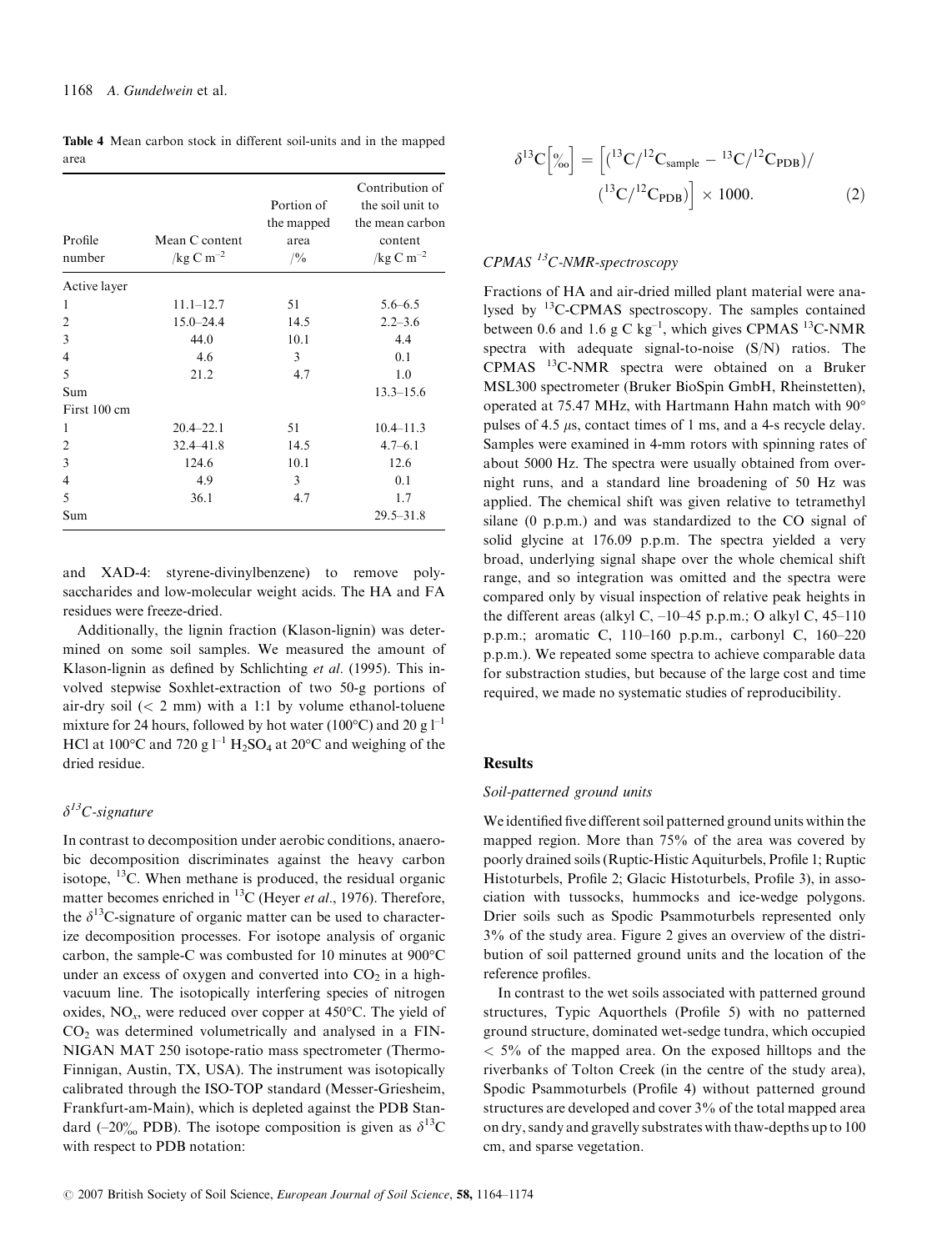

Figure 2 Soil-patterned ground units of the Lake Labaz Region; extent in brackets. Profiles are shown as numbered circles. The T-line near Profile 4 marks a studied transect, the dotted line near Profile 5 a temporary watercourse.

#### Horizontal and vertical distribution of organic carbon

The carbon content of the soils varied greatly with depth, with position in the soil microrelief, and between different soil units. Due to these variations we described and sampled soil profiles in both extreme positions of the microrelief, named a and b in the description (Table 3). The amount of carbon increases from dry to wet sites. The largest C contents (up to 44 kg C  $\text{m}^{-2}$ ) were found in the low-centred polygons (polygons with a depressed centre), while the smallest carbon contents (4.6 kg C  $\text{m}^{-2}$ ) were found in the dry, sandy soils. The large variation of C can be seen from Tables 3 and 4.

The mean total soil C was 14.5 kg C  $m^{-2}$  within the active layer and 30.7 kg C  $m^{-3}$  in total. The organic layers alone contained 6.3 kg C  $m^{-2}$  (Table 3). Thus, 47.2% of the carbon within the first metre was in the active layer, 52.8% was sequestered in the upper permafrost, 20.5% was in the organic horizons, and 79.5% was stored in the mineral horizons. In wet sites, a small accumulation of carbon was found in the mineral soil near the permafrost table at maximum thaw depth in August. However, the carbon content of the frozen horizons

below maximum thaw depth (Cf and Cgf horizons) was not significantly larger than in the mineral soil of the thawed horizons.

# Nature of organic matter

To assess vertical differences in the nature of the organic matter we fractionated the organic matter of the tussock tundra-site (Profile 2). We chose the Tussock tundra because it represented a dominant unit in our region, covers large areas of the Arctic (Aleksandrova, 1980), and represented an intermediate moisture regime.

# Density fractions

Within the top 5 cm,  $59\%$  of the total organic C was in the lightest fraction, which by definition consists only of weakly decomposed plant material (Figure 3). The relative contribution of this lightest fraction to the organic matter was less in the deeper horizons (5–20 cm depth,  $<$  30%) but increased again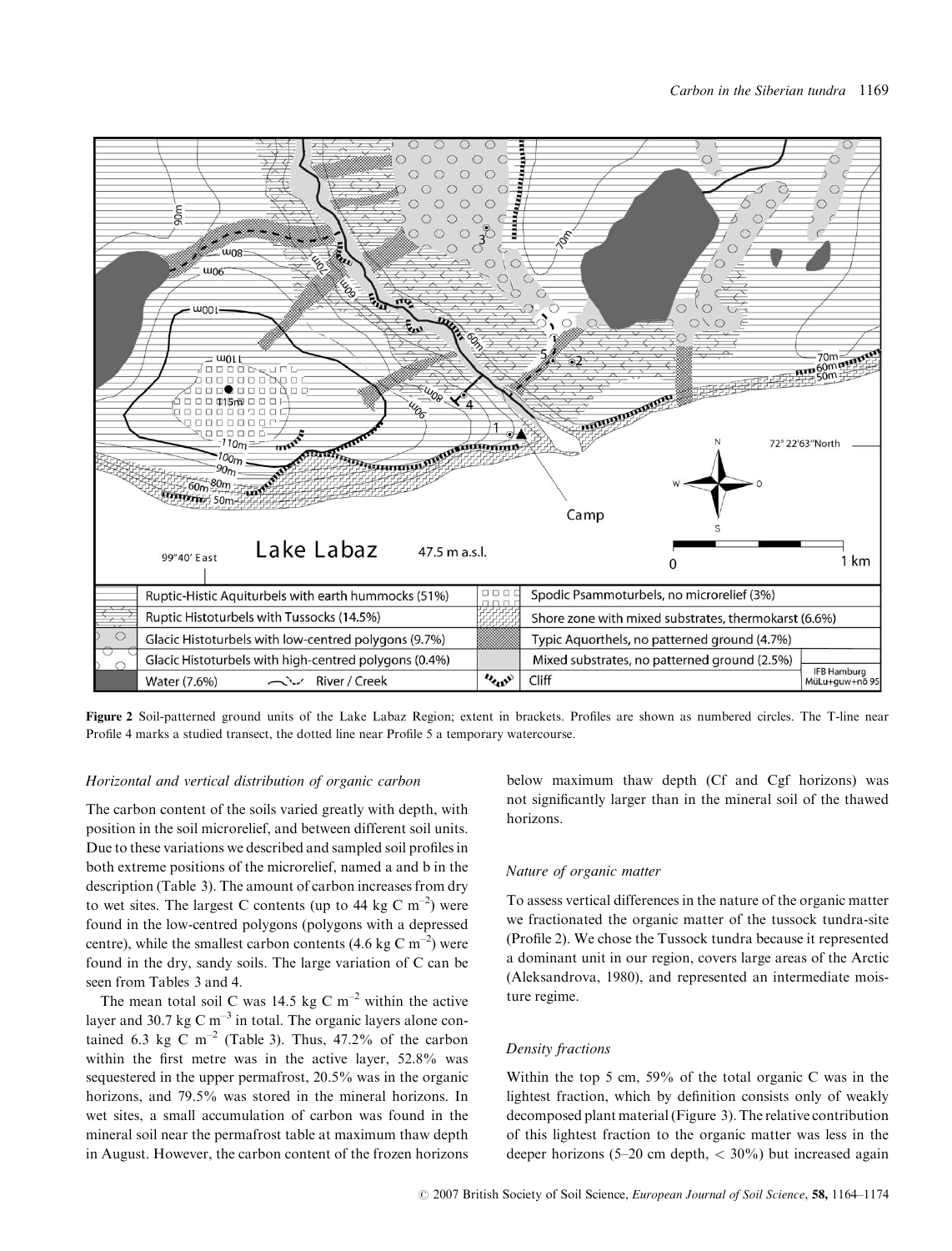

Figure 3 Distribution of organic matter in density fractions (Profile 2). The photographs illustrate the differences between organic material with density  $< 1.6$  g cm<sup>-3</sup> from the soil surface (upper photograph) and from the permafrost boundary (lower photograph). Scale is in mm.

near the permafrost-boundary to 39%. Despite the predominantly cold and wet conditions of the central part of the soil profile (5–20 cm depth), more than 70% of the C in this part of the profile was part of the well-decomposed fractions, with a density in the range  $1.6-2.4$  g cm<sup>-3</sup>.

The C/N ratio of the light fraction of the top 5 cm was 40, which is similar to undecomposed plant material. In contrast, the C/N ratio of the light fraction near the permafrost boundary was 20. This distinct qualitative difference within this fraction is the result of increased decomposition of the original plant litter. The micrograph shows the differences in decomposition between the light fraction from the soil surface and near the permafrost (Figure 3). The C/N ratio of the fraction  $> 2.4$  g  $\text{cm}^{-3}$  was 6; a substantial proportion of the organic part of this fraction can be interpreted as microbial biomass (Beudert, 1988).

#### Humic and fulvic acids

In the top 5 cm of the soil,  $35\%$  of the C (1.7 g of 4.8 g C) was humic acids (HA). The proportion of this fraction decreased to 10–14% (0.2–0.3 g of 2.1–2.4 g C) in the deeper horizons and increased again to  $35\%$  (1.4 g of 4.0 g C) immediately above the permafrost boundary (Figure 4). The relative amount of the fulvic acid (FA) fraction showed an even distribution throughout the profile, with a small increase in the deeper horizons. This fraction accounted for  $6-9\%$  of the C (0.2–0.4 g of 2.1–4.8 g C, Figure 4). The HA and FA fractions had C/N ratios ranging from 13.6 to 18.1, and from 15.1 to 21.7, respectively, with generally larger ratios found near the surface and again near the permafrost boundary.

# Lignin

In surface horizons, the Klason-lignin fraction represented 33% of the C, whereas in deeper horizons this fraction represented up to 46% of the C.

# CPMAS<sup>13</sup>C-NMR-spectroscopy

The fresh, undecomposed plant material showed, in parts, well-structured signals of significant strength in the  $CPMAS<sup>13</sup>C-NMR$  spectra (Figure 5a). The mosses, grasses and roots showed a strong predominance of signals in the O alkyl C area, the birch-bark spectrum differed greatly with a strong signal in the alkyl C region, indicating lignin-bound components or waxes. These signals accord with the signals of the HAs near the soil surface, which were dominated by prominent resonance peaks in the 40 p.p.m. and 170 p.p.m. regions. This suggests that there is material derived from shrubs such as birch with large lignin contents. With increasing depth, the contents of alkyl C and also the carbonyl C of the HA decreased, and near the permafrost boundary the signals vanished completely (Figure 5b).



Figure 4 Distribution of organic C in HA, FA and other fractions by XAD-fractionation (Profile 2).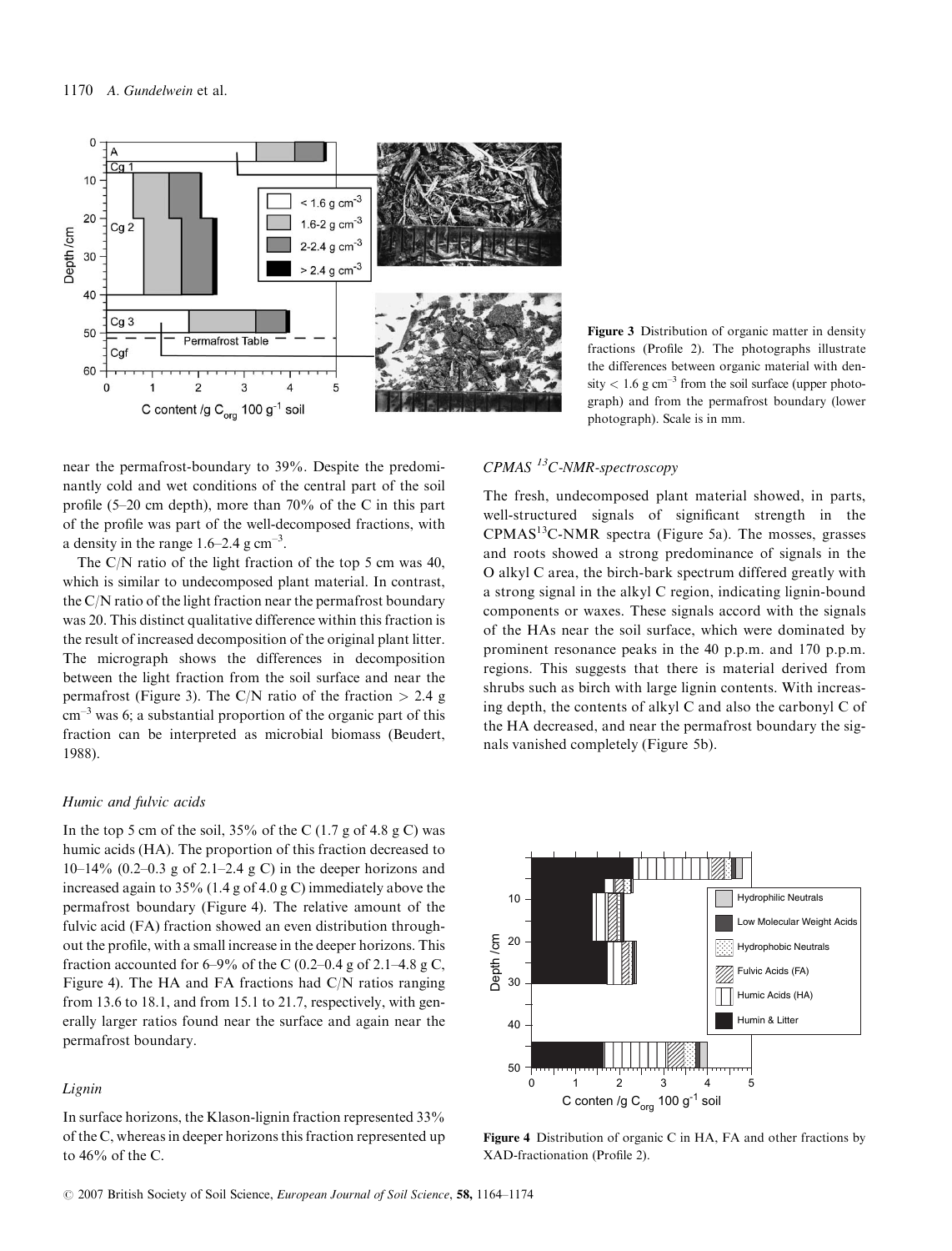

Figure 5 (a)  $CPMAS^{13}C-NMR$  spectra of the plant source material (birch-bark [Betula nana], grass and mosses) and the near-surface HA fraction (HA  $0-5$  cm) of profile 2; (b) CPMAS<sup>13</sup>C-NMR spectra of the HA fractions from soil surface (HA 0–5 cm) to permafrost (HA 20–30 cm) of profile 2 and below (HA 44–50 cm).

# $\delta^{13}C$  signature

In general, we found an increase in  $\delta^{13}$ C of the soil organic matter with progressive decomposition of the fractions. The most distinct increase of  $\delta^{13}$ C, by  $1\%_{.09}$ , was found in the horizon 5–20 cm below the soil surface (Figure 6a). The only exceptions were the HAs and FAs which showed smaller contents of  $^{13}$ C than the average (Figure 6b). Even near the permafrost, the HAs did not show enrichment in  $^{13}C$ , which was unexpected in relation to the degradation shown by the CPMAS<sup>13</sup>C-NMR analyses.

#### **Discussion**

## Quantity and patterns of carbon storage

Our data show a general increase of the amount of carbon in the soils with increased soil moisture content. The largest amounts were in tussock tundra, ice-wedge polygon tundra and wet-sedge tundra (Profiles 2, 3 and 5; Tables 3 and 4). At these sites, decomposition is slow because the soil is wet and anaerobic and plant growth is large. In ice-wedge polygons (Profile 3), we found about 125 kg C  $\text{m}^{-3}$ . This value is identical to that reported by Baties (1996) as an average for Gelic Histosols worldwide. Our

results show that in wet-tundra soils, large amounts of carbon are stored not only in the surface organic layers but also in the deeper horizons. We found 53% of the C in the permafrost. One possible reason for such a large carbon content in deeper horizons could be increased activity of frost processes. Ping et al. (1997) explained the accumulation of soil carbon near the permafrost table by a more active transport of carbon into deeper parts of the soil profile by cryoturbation followed by better conservation. They describe the combined mechanisms to be the main mechanism for carbon sequestration in Arctic tundra. However, cryoturbation at our wet sites was moderate, as judged from the almost continuous plant cover. Mudboils (circular zones where cryogenically induced turbation results in the absence of vegetation) were rare. The observed characteristics of the organic matter suggest that the accumulation of organic carbon near the permafrost is the result of transport of water-soluble organic compounds down to the frozen ground, where they precipitated under the influence of low temperature (see below).

# Soil carbon on a landscape scale

The carbon stores of tundra soils in other studies vary from 9 to 125 kg C m<sup>-3</sup> in the whole soil, down to 1 m, and 11–29 kg C m<sup>-2</sup> in the active layer only (Table 1). Our results, with a mean of 14.5 kg C  $m^{-2}$  in the active layer are at the lower end of this broad range and correspond well with the data of other studies from Siberia (Matsuura & Yefremov, 1995; Stolbovoi, 2002) and Alaska (Nadelhoffer et al., 1997) and the global estimation of carbon in tundra soils by Batjes (1996). They are distinctly smaller than the 21.8 kg C  $\text{m}^{-2}$  determined by Post *et al.* (1982) for tundra ecosystems worldwide. In our study, the amounts increased two-fold, to 30.7 kg C  $\text{m}^{-3}$ , if the permanently frozen ground was considered.

# Nature of soil organic matter fractions

The analysis of the fractions shows strong vertical differentiation into distinct decomposition zones.

In the surface horizons of the tussock tundra, we had distinct indications of aerobic decomposition with HA formation. Here 68% of the organic matter was part of the undecomposed, lightcarbon fraction (based on the density fractionation; Figure 3), while 35% of the organic matter was well-decomposed humic acids (based on the XAD fractionation; Figure 4). The surface horizons are comparatively well-aerated, dry and warm, which is a necessary condition for aerobic decomposition of lignin by fungi and for HA-formation. As a result of the aerobic decomposition, the lignin content was small whereas the  $\delta^{13}$ C signature of the organic matter was little different from that of the plants from which it derived. The CPMAS<sup>13</sup>C-NMR spectra identified the plants with large lignin contents (Betula nana) as the main source of HA. Thus, we interpret the accumulation of HAs near the soil surface as the result of aerobic decomposition,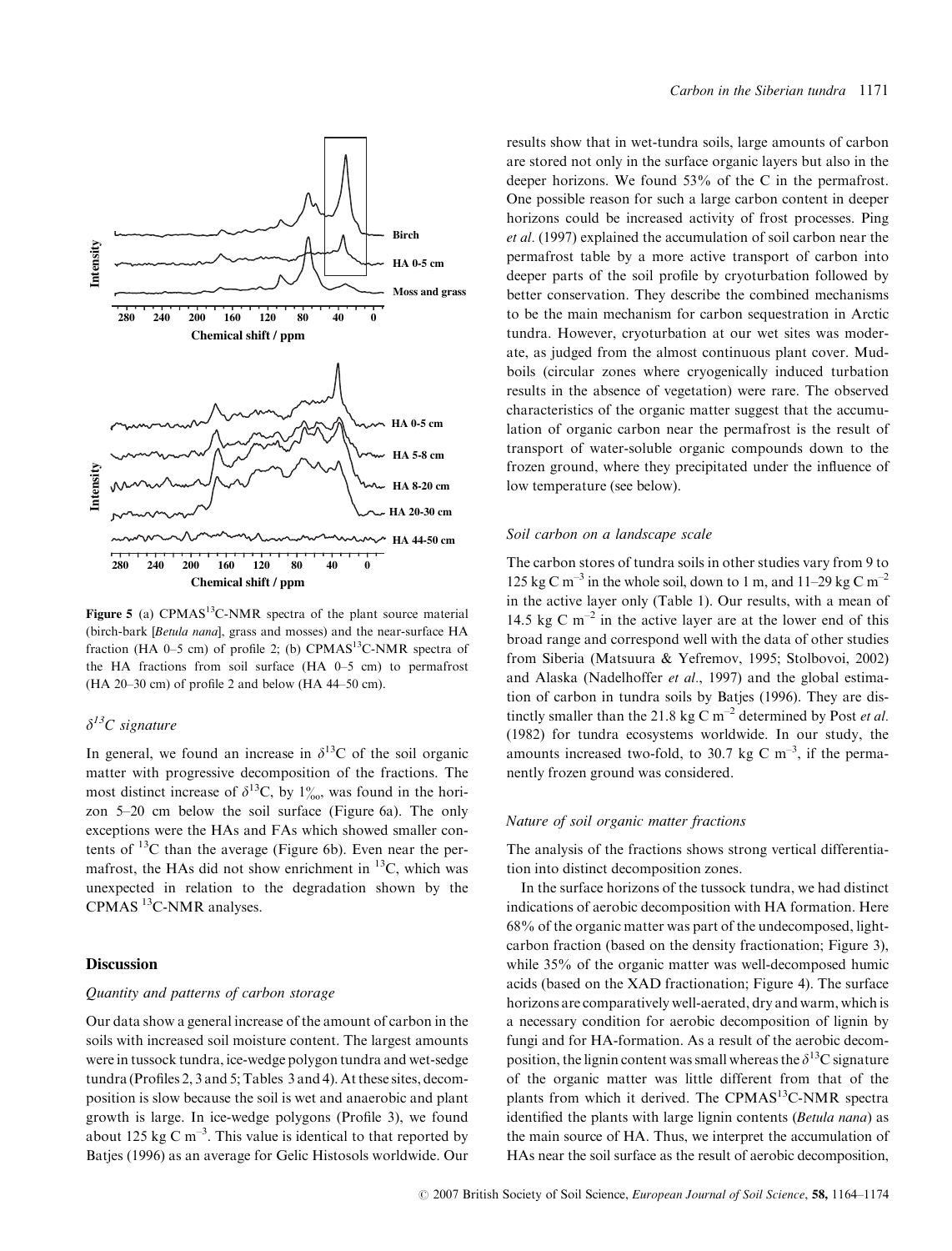

Figure 6 (a)  $\delta^{13}$ C signature of organic matter and of the density-fractions (Profile 2); (b)  $\delta^{13}$ C signature of organic matter and of the HA- and FA-fractions (Profile 2).

given that HAs are widely considered as immobile. This zone of aerobic decomposition within the top 5 cm of wet soils corresponds with the results of respiration measurements. We found that up to 90% of the respiration and decomposition took place in the upper 2 cm of the tussock-tundra soil.

The lower parts of the active layer, 5–20 cm below the surface, are cooler and wetter than near the surface. Here, organic matter decomposes anaerobically, and lignin does not degrade to form

HAs. Consequently the concentration of the immobile HAs is much smaller there than near the surface, whereas the distribution of the mobile FA fraction was nearly even throughout the profile.

As a result of the anaerobic decomposition, the organic matter is enriched in <sup>13</sup>C, especially in the denser fractions. The  $\delta^{13}$ C signatures of HAs and FAs were very similar and followed the general  $\delta^{13}$ C trend of the organic matter. However, because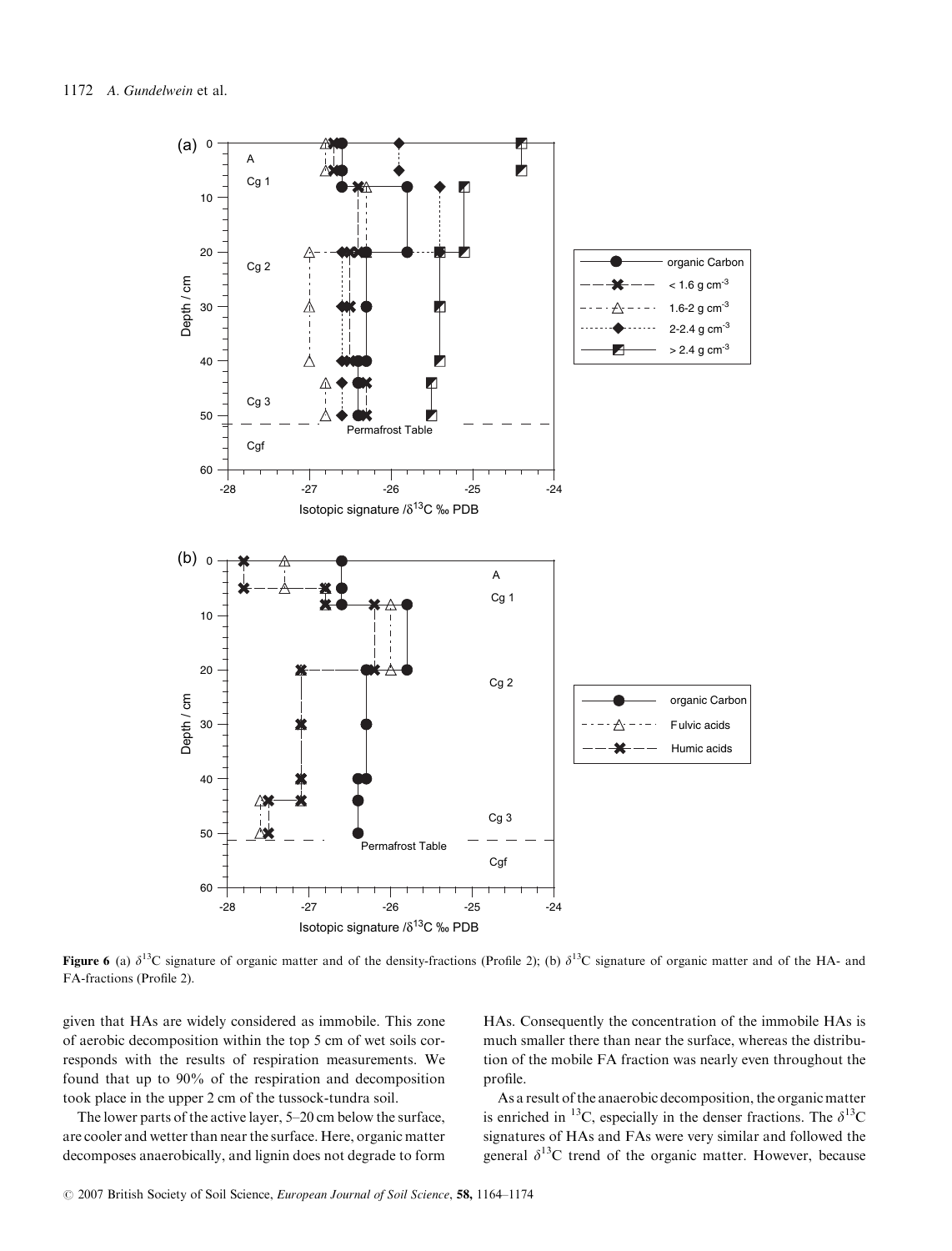formation of HAs and FAs requires aerobic conditions both were less enriched in <sup>13</sup>C than the organic matter as a whole.

Despite the low temperatures and the anaerobic conditions, the soil between 5 and 20 cm seemed to be a zone of very active decomposition. There is a remarkably large amount of carbon in the well-decomposed fractions. The HA/FA ratio of 1.2–1.7 was larger than other investigations have found with nonpurified humic and fulvic acids (Karavayeva & Targulian, 1960; Grishina & Todorova, 1970; Biryukova & Orlov, 1993). The advanced decomposition of the organic matter in our study was also characterized by the weakening of the CPMAS<sup>13</sup>C-NMR signal of the HA fraction and the decreasing alkyl C content with increasing depth (Figure 5b).

#### Accumulation and alteration of organic matter

Directly above the permafrost, well-decomposed organic matter with a large portion of HAs was accumulated. Enrichment of organic carbon directly above the permafrost table is explained by Ping et al. (1997) as the result of intensive cryoturbation. But we found no signs of recent intensive cryoturbation at our tussock tundra site. Also, the structure, general appearance, small amount of undecomposed plant litter, and the large amount of HAs are inconsistent with this theory. Rather, the narrow C/N-ratio of the precipitated material, its slight enrichment in  ${}^{13}C$  and its altered, weak CPMAS<sup>13</sup>C-NMR signal compared with other HAs, all indicate a great degree of decomposition of this fraction. We argue here that the C accumulation near the permafrost table derived from aerobically decomposed, dissolved organic carbon that was transported by water from upper soil horizons to the permafrost boundary and precipitated there under the influence of low temperatures. This so-called cryochemical precipitation (Kowalkowski et al., 1986) is caused by the dehydration of the solvate shell of the dissolved carbon due to the water movement to the cryofront, followed by precipitation of the colloid-complexes. In a laboratory experiment, we found that nearly 20% of the dissolved carbon precipitated irreversibly under the influence of a simulated frost thaw cycle. This process has already been described in other studies in permafrost-affected soils (Ostroumov et al., 2001; Polubesova & Shirshova, 1992). This cryochemical process is an important pathway for forming stable and HA-like organic matter out of dissolved organic carbon near the permafrost boundary with its near-zero temperatures.

# Conclusions

The amount of organic matter in tundra soils is huge (Post et al., 1982), and our estimate of it indicates that it is even larger than previously estimated, especially when the entire soil is considered. Further, an unexpectedly large portion of the soil carbon in tussock tundra soil was found to be part of the passive carbon fraction: between 60 and 90% of the carbon in the

soils we studied was sequestered in well-decomposed, passive fractions. The precipitation of dissolved organic carbon under the influence of low temperatures contributes substantially to this carbon sequestration. This passive C pool is of great importance in the context of the feedbacks that tundra soils can have on atmospheric greenhouse gas concentrations in a changing climate.

#### Acknowledgements

This study was part of the multidisciplinary German Russian project Environmental Development of Central Siberia during late Quatenary. Research funds were provided by the German Federal Ministry of Education and Research (BMBF), grant 03PLO14B. We thank the Alfred-Wegener-Institute for Polar Research (AWI) and the Arctic and Antarctic Institute (AARI) in St Petersburg for logistic support and German and Russian partners for their excellent co-operation. C. L. Ping and G. J. Michaelson of the University of Alaska Fairbanks generously introduced the XAD-method to us. We also thank Volodya Samarkin of the Pushino Institute for his co-operation and Julia Gebert, Birgit Grabellus, Susanne Kopelke, Sumita Rüi, Thomas Nöthen and Jens Hartmann of the Institute of Soil Science at the University of Hamburg for their assistance. Finally, we thank Peter Millard, Peter Loveland, David W. Hopkins, Richard Webster and two anonymous reviewers for valuable comments on our script.

# References

- Aleksandrova, V.D. 1980. The Arctic and Antarctic: Their Division Into Geobotanical Areas. Cambridge University Press, Cambridge.
- AMAP 2003. AMAP Assessment 2002: The Influence of Global Change on Contaminant Pathways to, within, and from the Arctic. Arctic Monitoring and Assessment Programme (AMAP), Oslo.
- von Baer, K.E. 1840. Materialien zur Kenntnis des unvergänglichen Boden-Eises in Sibirien. Unveröffentlichtes Typoskript. Berichte und Arbeiten Aus der Universitätsbibliothek und Dem Universitätsarchiv Giessen, 51, 1-234.
- Batjes, N.H. 1996. Total carbon and nitrogen in the soils of the world. European Journal of Soil Science, 47, 151–163.
- Beudert, G. 1988. Morphologische, nasschemische und <sup>13</sup>C-NMRspektroskopische Kennzeichnung der organischen Substanz von Waldhumusprofilen nach Dichtefraktionierung. Bayreuther Bodenkundliche Berichte 8. Lehrstuhl für Bodenkunde und Bodengeographie, Bayreuth.
- Biryukova, O.N. & Orlov, D.S. 1993. Reserves of organic matter and types of humus in soils and peats in the north of the European part of Russia. Eurasian Soil Science, 25, 26–42.
- CAVM 2003. Circumpolar Arctic Vegetation Map. Scale 1: 7.500.000. Conservation of Arctic Flora and Fauna (CAFF) Map No 1. US Fish and Wildlife Service, Anchorage, Alaska.
- Grishina, L.A. & Todorova, N.I. 1970. Frakzionii sostaw gumusa putsch Taimirskoi tundrui. Vestnik MGU, Series 6 25, 80–85.